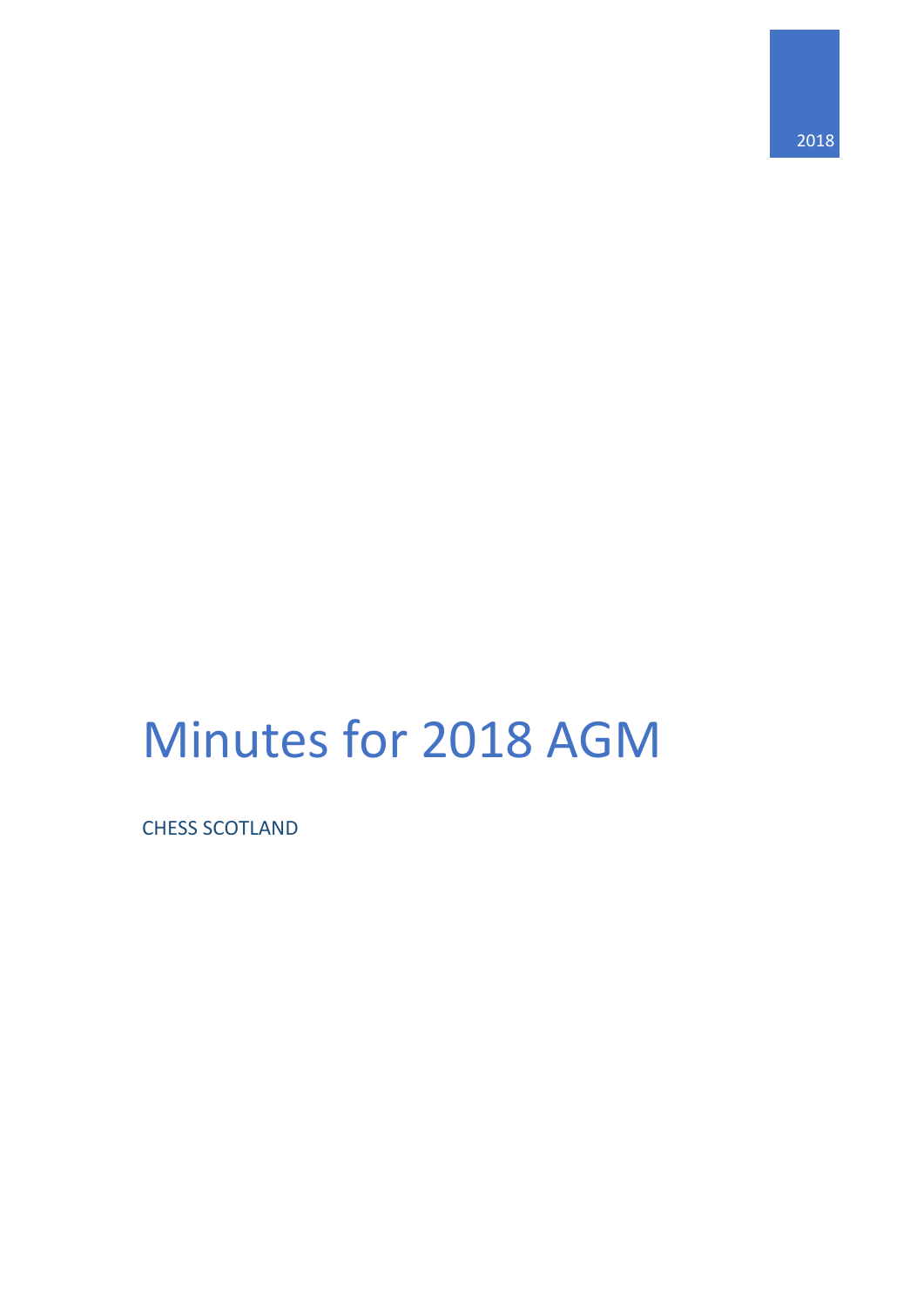**Minutes**



# **Chess Scotland Annual General Meeting**

## **Novotel – 3 November 2018**

## **Agenda**

- 1. Apologies for absence Alex McFarlane, Lara Barnes, Andrew Burnett, Gerald Lobley
- 2. Minutes of last AGM and matters arising there from (The minutes will be taken as read and are available on the CS website) Proposed by Hamish Glen, seconded Ian Brownlee.
- 3. Approval of Annual Report, including accounts for year ending 30 April 2018 (The report and accounts are available on the CS website)

President's report. Correct the spelling of Simon Gillam. Jim wished to record his thanks to the Glorney team for running a successful event, juniors were a credit to Scotland and played well.

Admin Director's Report. Youth Development Officer – there has been miscommunication on the role – may need to be re-advertised. It was discussed that whoever took on the role would need to be PVG cleared through Chess Scotland.

Discussion on Spens and issues with the final last year.

Richardson – regarding teams being moved down to Spens. General discussion on rules. Hamish has asked for Andy to report back on last year's Richardson Cup. Rules are to be tightened as from today to rectify was happened last year.

Finance Director. Hamish thanked David and rest of team for the work he has done in turning round and appreciates the work that was involved.

Question on what figure is agreed as a surplus to maintain – 20k would be a good figure for core running costs.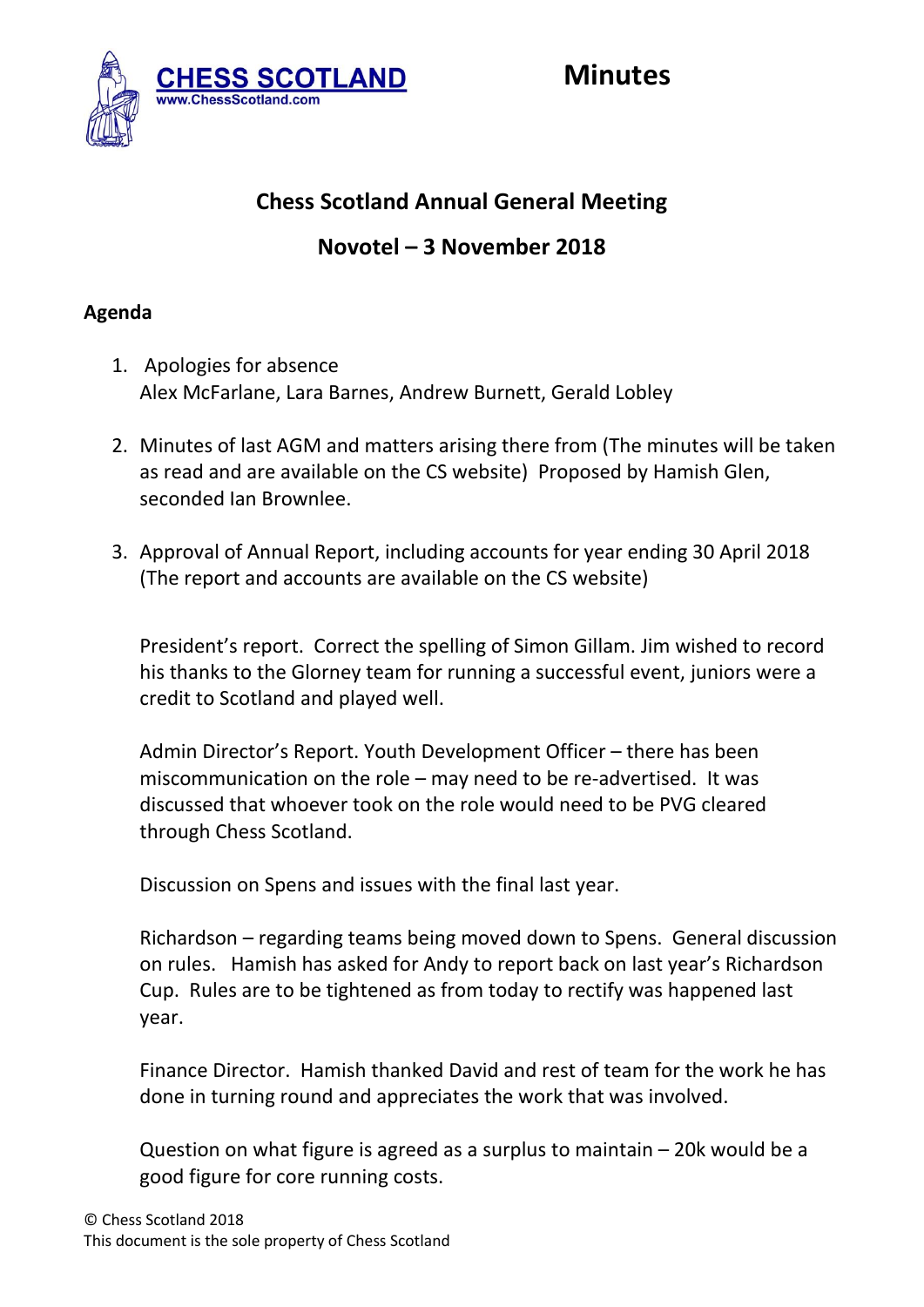

Discussion on transitory figures and what that actually is  $-$  i.e. money paid in for seniors, junior tournaments etc which have to be paid by the Federation but must show on accounts as leaving from bank account.

Andy added congratulations on turning accounts round.

Alan Borwell thanked David for organising payments for Senior tournaments also.

David added that it has really been a team effort on getting the accounts turned around.

Alan Borwell has asked that appreciation being shown for the 5k donation which allowed the Chess Congress in Dundee in 2017. AGM agreed with this

General discussion on where grant funding should come from and the various areas where chess should receive attention, not just juniors.

Andy mentioned that according to FIDE development we are only classed as Class 2 due to older GMs etc. Once they stop playing will be downgraded and should technically receive funding.

Hamish mentioned that we should send something to anonymous donors to thank them for their contribution whether it just be in the minutes or website.

JW to draft a letter of thanks and will pass to DC and AH for comment.

Home & International Director – HG Page 2 – reference to Scottish Junior Chess should be changed to Junior Chess in Scotland to avoid conflicting with separate organisation.

Home Board has met a few times – JW hasn't seen any draft minutes. Mentioned that all meetings be listed on the website so that it can be visibly seen that the boards are working behind the scenes.

Arbiters Rules – Ken is pleased Alex McFarlane ran Fide Arbiters Course and is hoping he will run another at some point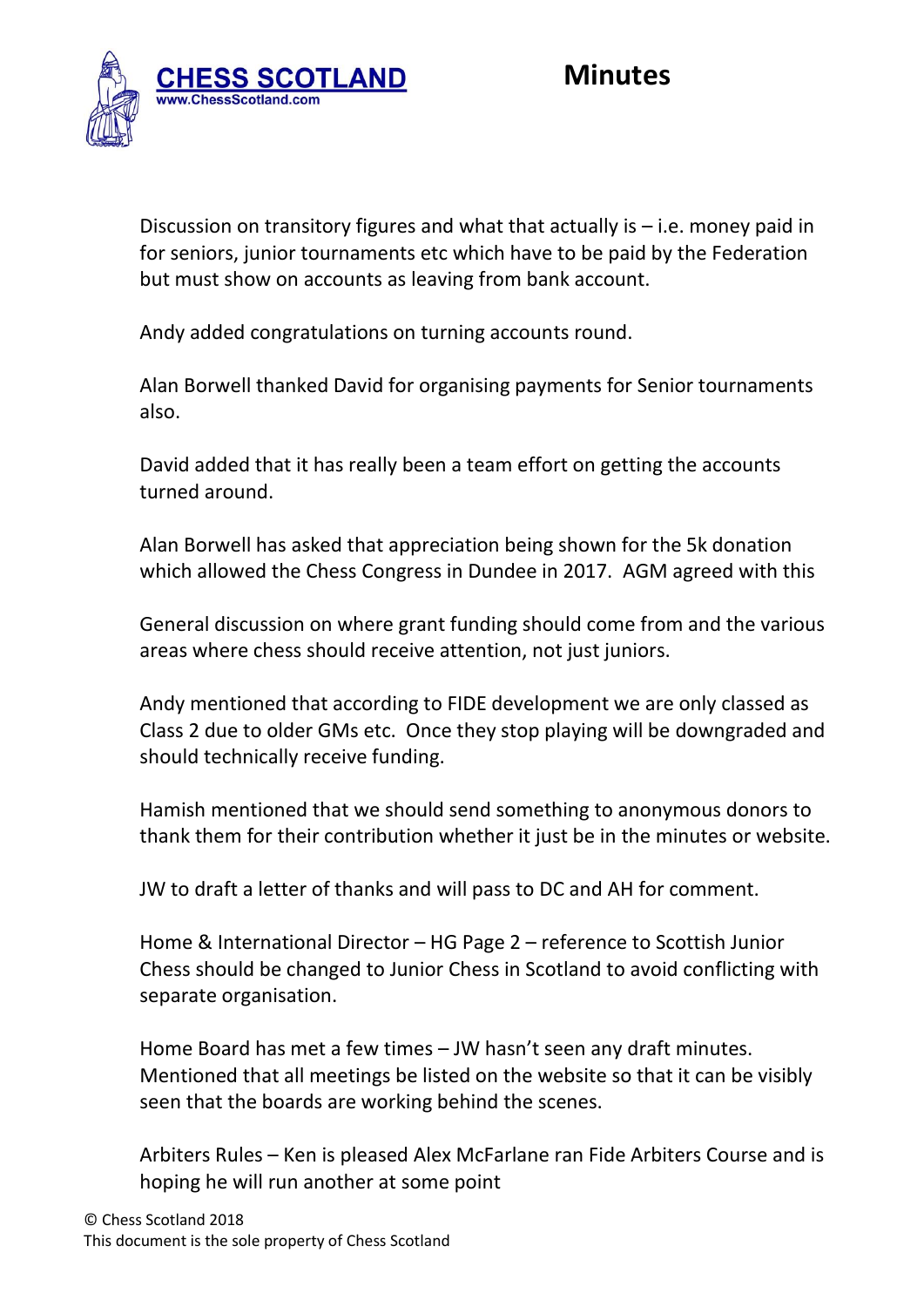

. AH congratulated Fiona for obtaining her FA title.

Scottish – Scottish 2020 will need to be earlier. Hoping to run "Festival of Chess" for next year's Scottish. We need more arbiters.

Grading – a lot of congresses using pairing software and getting annoyed at having to retype to send to Dougie for grading. Dougie mentioned that the grading PDF be on the website for all members to download rather than selling it KH confirmed that only around 16 are sold a year which doesn't generate much income.

PVG – running along as it is. Could be changes in the future – consultation in the pipeline with no dates.

Membership Secretary – HG asked if membership can be changed to one renewal date and asked if this could be looked at in general for next year's AGM.

Disability Officer – Fiona has given a vote for thanks for Ruaridh's help during the last year.

Anti Cheating commission – trying to get details from alleged person to hear his side. AH wants to thank management committee for letting him set this up.

JW read constitution he noticed we didn't have an inventory of equipment. One issue with inventory – insurance is not covered at events if not with a Chess Scotland official. Discussion on how to proceed with Chess Scotland being covered for sets going missing at congresses. JW is going to undertake producing a form for congress organisers to sign on receiving/returning CS equipment.

Accounts accepted by George White, seconded by Alan Borwell.

Alan proposed a vote of thanks to David and team for all the hard work undertaken in turning the accounts round.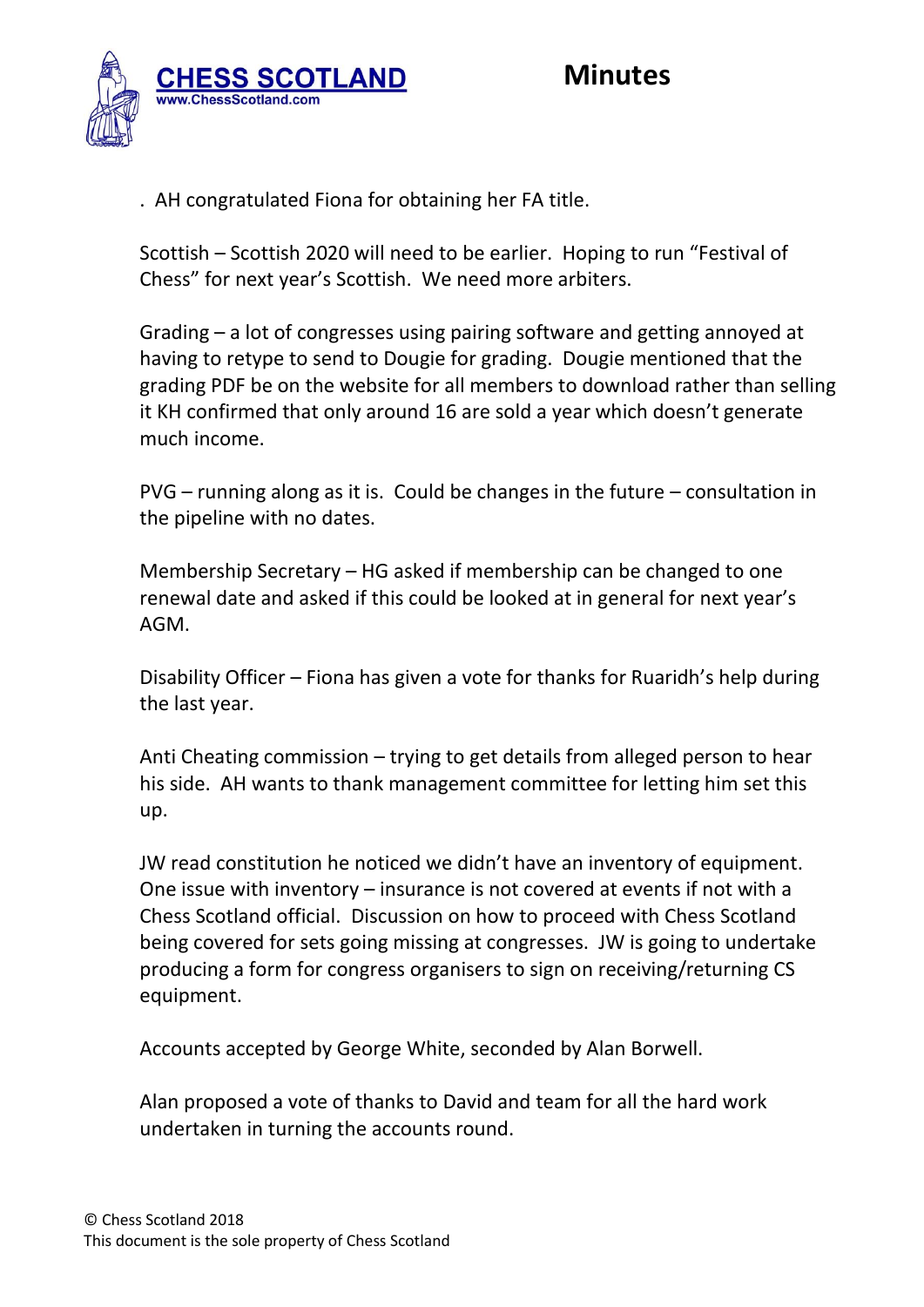

4. Elections:

Finance Director – David Congalton (Proposed Andy Burnett, Seconded Jim Webster)

38 votes for, 1 against, 1 abstension.

Executive Director – Andy Howie (Proposed Ian Brownlee, Seconded Fiona Petrie)

39 for, 0 against, 1 abstension.

International Director – Andrew Burnett (Proposed Jim Webster, Seconded Andy Howie)

40 for, 0 against, 0 abstensions

Arbiter and Rules Director – Ken Stewart (Proposed Andy Howie, Seconded Ian Brownlee)

40 for, 0 against, 0 abstensions

No candidate was nominated for Marketing or Home Director

Members of Council Paul Blair, John McNicol, Gerald Lobley, Alistair White.

Clubs – Kilmarnock, Bellshill

Congress –

Standards Committee  $-$  3-year term is up  $-$  all happy to stand again. Duncan Campbell indicated that he was considering standing down as chair but remain as a member of Standards Committee.

Should we receive a formal resignation then Gerald Lobley will be asked to act as stand-in to receive any complaints. This interim measure would then continue until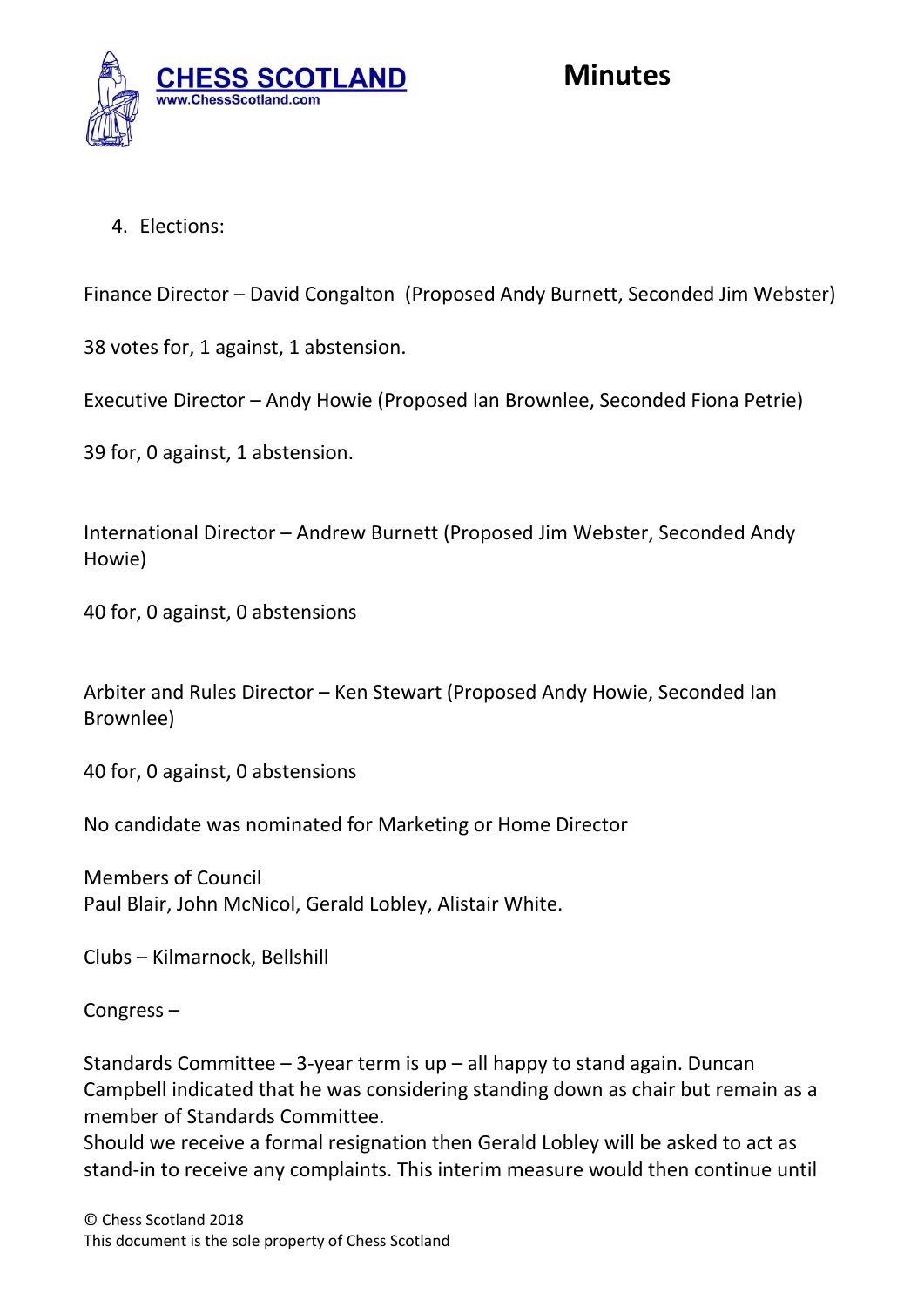

the Standards Committee select a new chairperson from within the current committee members.

Andy proposed Jim seconded and accepted nem con

- 5. Matter raised by members
- 5.1 There has been confusion with some clubs around how club membership works with some believing it is a year from application (despite being told to the contrary). We would like to propose the following. "Club membership runs from 1 September to 31 August and must be paid by 31 December of the current year" Proposed change to 31<sup>st</sup> October 2018

Proposer Karen Howie, Seconder Andy Howie

After a lengthy discussion, the proposal was carried 23-1 with 2 abstentions

Meeting ended 16:30